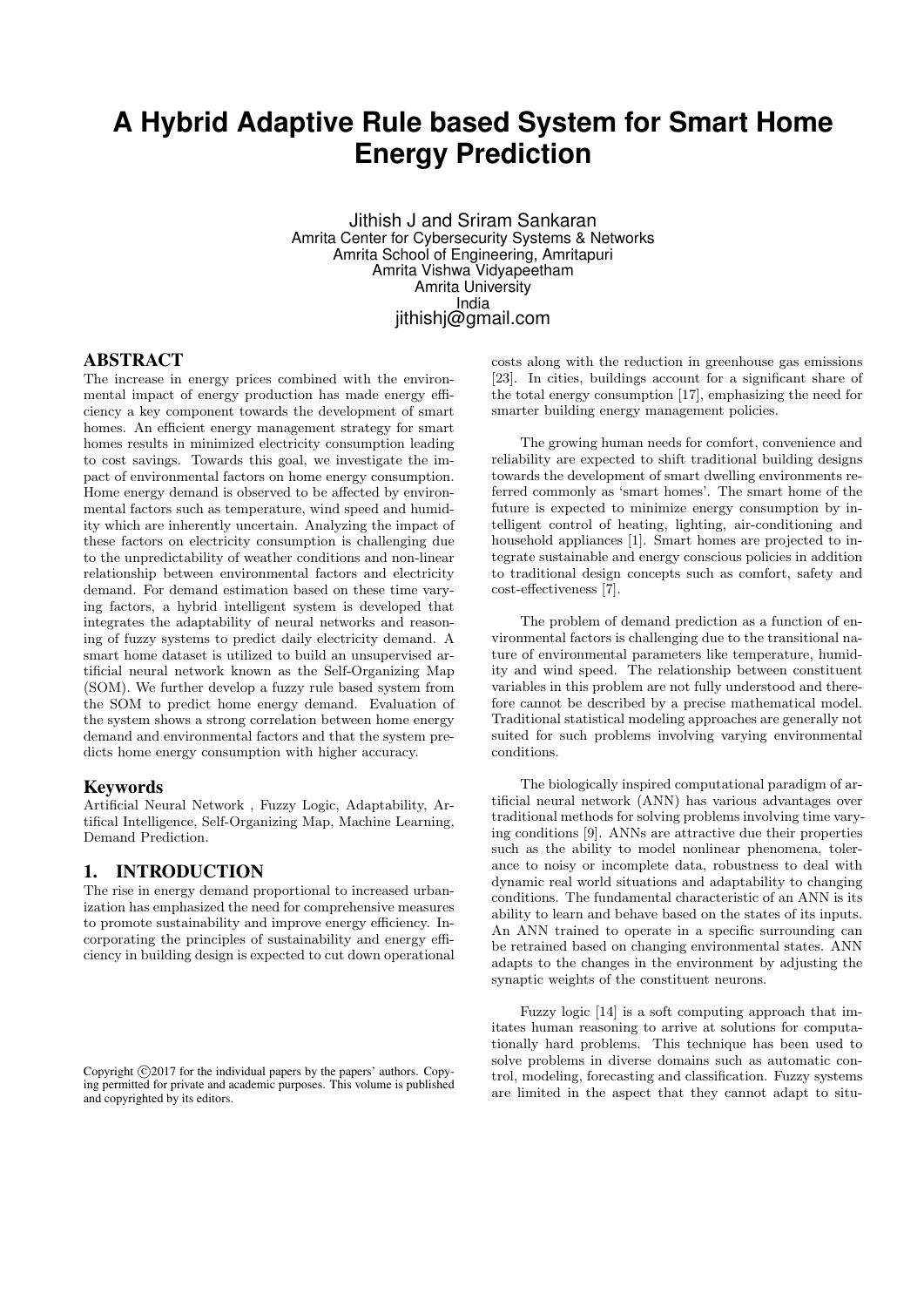ations where the input conditions change. ANNs appear to be an appealing technique to facilitate adaptability to fuzzy systems. While fuzzy systems approximate human reasoning based on the inputs, ANNs can be used to provide features such as error tolerance and adaptation. The confluence of the two methodologies can be used to develop hybrid adaptive intelligent systems capable of solving real world problems more efficiently.

In this work, we utilize a smart home data set to analyze the impact of environmental factors on home energy consumption for developing efficient energy management policies for smart homes. Home energy demand is observed to be significantly affected by environmental factors. Understanding energy consumption patterns is vital for resource optimization. We use a class of artificial neural networks (ANN) called the Self-Organizing Maps (SOM) [15] to analyze the energy consumption patterns and their relationship with environmental factors. The input space of SOM consists of a set of environmental factors (temperature, humidity and wind speed) along with the home electricity demand. The SOM implements an orderly transformation of the multidimensional input space to a lower dimensional grid so that it can be visualized to detect energy consumption patterns. The SOM is then utilized to extract relationships between electricity use and environmental factors. Further, we develop a adaptable rule-based demand estimation system from the SOM using fuzzy logic to predict the daily home electricity demand. In our proposed model, the neural network architecture supports the fuzzy system by integrating learning capabilities and adaptability features to the electricity demand estimation system.

# 2. RELATED WORK

Various approaches have been proposed in the past for solving the problem of demand estimation, the majority of which belong to the class of time-series analysis. The time-series analysis techniques predominantly consist of approaches based on statistical modeling[18] and artificial neural networks (ANN). Statistical modeling techniques [8] include exponential smoothing, linear regression analysis, autoregressive methods like ARMA and ARIMA models, chaos time series models and Kalman filtering-based methods.

N. A. A. Jalil et al. [13] used exponential smoothing techniques for load forecasting from time series data. They compared several such smoothing techniques to identify the most effective solution for demand estimation. J.Hinman et al. [10] used regression analysis for short-term load estimation for a electric utility. S.-J. Huang et al. [12] improved on the existing ARMA model by incorporating non-gaussian processes to increase the accuracy of demand prediction. J. Contreras et al. [4] successfully used ARIMA model to estimate future electricity prices of customers. Their approach involved using time series analysis to arrive at accurate price forecasts. H.Mori et al. [16] successfully demonstrated the validity of chaos times analysis for short-term load forecasting. M. Falvo et.al [5] estimated short term loads based on a time series model using Kalman filtering techniques.

Statistical methods may fall short of performance due to the improper modeling of the non-linear factors like environmental variables affecting the energy demand. In addition,

the models developed for such problems are not adaptable to changing operating conditions. This has led to growing interest in ANN based techniques for demand estimation. ANN-based methods do not require the exact model of the relevant physical process as neural networks are able to learn and model the non-linear relationship between demand and environmental factors based on historical samples. Various neural network techniques have been used to incorporate the non-linearity between underlying factors in demand estimation.

H.S. Hippert et al. [11] examined a list of works that use ANNs for short-term load forecasting. S.V. Verdu et al. [21] classified the customers of an electrical utility in a given geographical area using self-organizing maps. Based on their approach, they identified customers by the behavior patterns in their electricity usage. O. A. Carpinteiro et al. [3] successfully applied a neural network architecture composed of two self-organizing maps to solve the problem short-term load forecasting. M. Sperandio et al. [20] developed Markov models for short term load forecasting using self-organizing maps. M. Farhadi et al. [6] utilized a combination of ANN and fuzzy system for daily load forecasting.

Traditionally, SOM based approaches for electricity demand forecasting, customer classification and load profiling were developed for applications corresponding to larger geographic regions such as cities or countries [19]. Our approach differs from the existing works in that we utilize our hybrid approach involving fuzzy logic and SOM for the development of efficient energy management policies for smart homes. This paper proposes a hybrid technique based on Self-Organizing Maps combining the potential of fuzzy logic and neural networks. We develop a rule based system from SOM and analyze the dependence of external factors on energy consumption. The proposed system estimates the daily electricity demand taking into account the impact of environment variables on home energy usage. The SOM developed in our method projects hidden structures in the multidimensional input data set on a 2-D map which is utilized for data analysis. We leverage SOM to reveal the extent of the impact of environmental factors on daily home energy demand.

# 3. BACKGROUND

#### 3.1 Self-Organizing Map

The self-organizing map is a machine learning technique based on artificial neural networks (ANN). SOM uses unsupervised learning to cluster higher dimensional data inputs to a 2-D map based on similarity while preserving the topological relations of the data. As illustrated in Figure 1, the SOM is composed of two layers, a 1-D input layer, and a 2-D output layer.Each input layer node is connected to neurons in the output layer via 'weights' which is updated during the training process. The weight update rule for a SOM unit  $m_i$ is computed as

$$
m_i(t+1) = m_i(t) + h_c(t)[x(t) - m_i(t)]
$$
 (1)

where  $t=$  the current time step,  $x(t)=$  the input vector and  $h_c(t)$  is the neighbourhood function computed as

$$
h_c(t) = l(t)e^{(-|r_k - r_i|^2)}
$$
\n(2)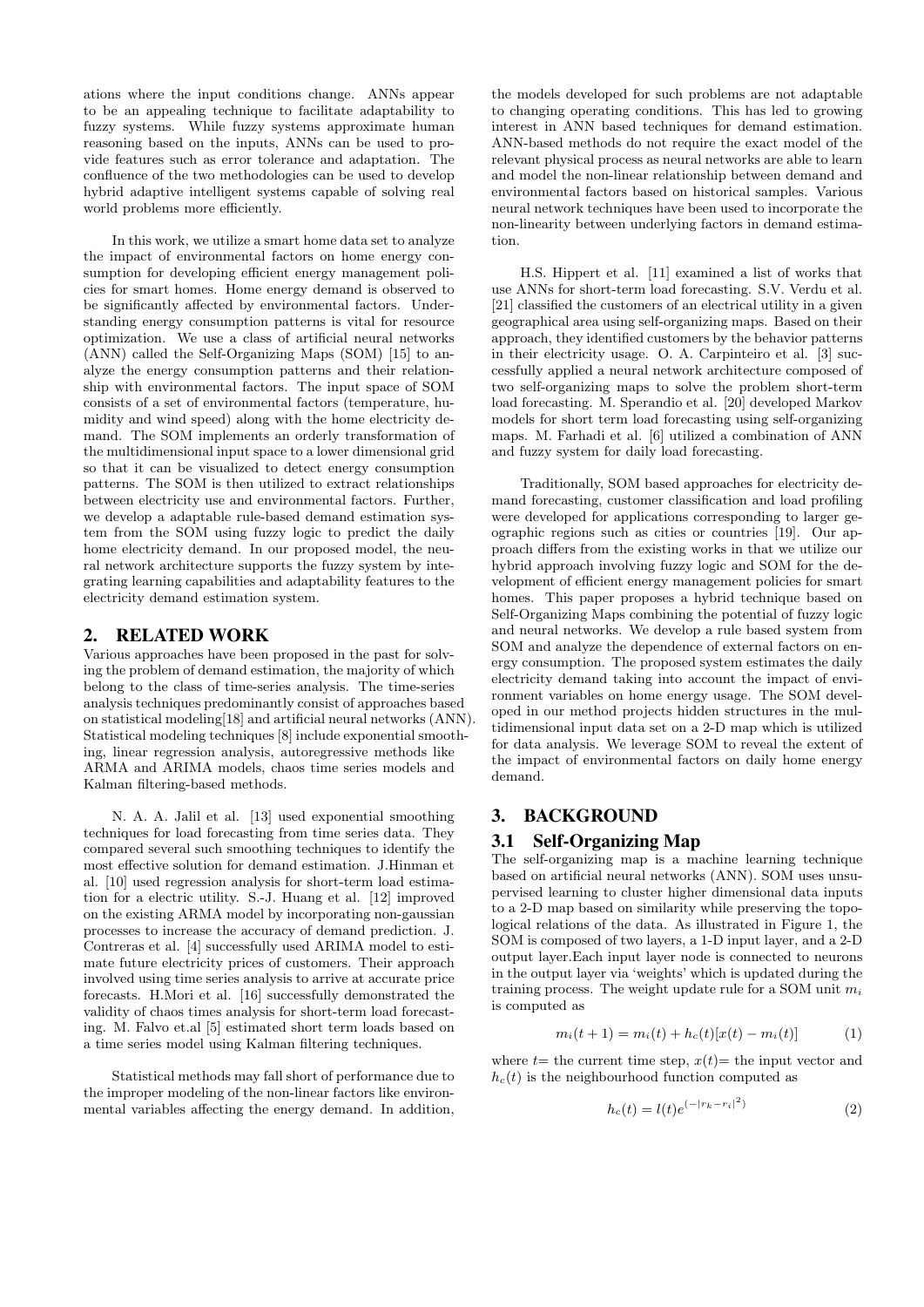

Figure 1: A SOM having two inputs and 16 neurons.

where  $|r_k - r_i|$  = the distance between units i and k at the output layer and  $l(t)$  is the learning rate computed as

$$
l(t) = l_0 e^{-t/\lambda} \tag{3}
$$

where  $l_0 =$  initial value of learning rate,  $\lambda =$  the time constant.

The two commonly used approaches for SOM representation are the unified distance matrix (U-Matrix) and the component planes. The U-matrix representation describes the Euclidean distance between neurons to identify clusters. Component planes display the values of input variables (components) in each output SOM weight vector as separate maps, enabling them to be used for discovering dependencies in the input data. In this work,we use component planes for SOM representation.

#### 3.2 Fuzzy Logic

Fuzzy logic is a multi-valued logical system that recognizes all possible values between Boolean logic evaluations of TRUE (logic 1) or FALSE (logic 0). It models human-like reasoning in decision making by offering a computational framework for addressing imprecise linguistic notions such as 'very small', 'small', 'large' etc. A fuzzy rule is a conditional statement of the form

#### IF  $x$  is P THEN  $y$  is Q

where  $x$  and  $y$  are linguistic variables; P and Q are linguistic values defined on a fuzzy set. Fuzzy rule-based systems deal with imprecision or ambiguity in knowledge representation by defining fuzzy sets and fuzzy numbers expressed in linguistic terms (e.g. 'small', 'very small', 'medium' etc.). Fuzzy rule-based systems utilize a set of linguistic IF-THEN constructions called fuzzy rules to model non-linear relationships between inputs.

#### 4. MODEL DEVELOPMENT

The flowchart of model development is described in Figure 2. Towards developing the rule-based system, we train the SOM with a prior measurements of input variables. The training process generates 4 component planes correspond-



Figure 2: Model development Flowchart

ing to each input variable. With the SOM trained, we identify clusters in the component plane corresponding to the electricity demand. To identify clusters effectively, we use a clustering evaluation algorithm along with K-means clustering to cluster the 'electricity demand' component plane. Once the clusters are identified, the process of rule extraction is initiated. We calculate the cluster averages for individual component planes based on clusters identified from the 'electricity demand' component plane. We define relationships between input variables by comparing the cluster averages and building fuzzy rules. The set of developed fuzzy rules is used to construct the rule based system.

#### 4.1 Smart Home Data set

We utilize the data sets provided by the University of Massachusetts, Amherst [2] for system development. The data is collected from two homes instrumented with sensors to record weather and electricity usage information. In our case, we use the data collected during the months of May, June and July.

## 4.2 SOM Training

We use the SOM toolbox package [22] in MATLAB computational environment for developing the SOM. We train the SOM with hourly measurements of home energy demand (kWh) and environmental factors such as temperature  $(^{\circ}C)$ , wind speed  $(m/s)$  and relative humidity  $(\%)$  from a home recorded during the month of May.

#### 4.3 SOM Analysis

Figure 3 illustrates the SOM component planes for all the input variables. We use the batch training algorithm for SOM development. A SOM with 36 neurons in a 6 X 6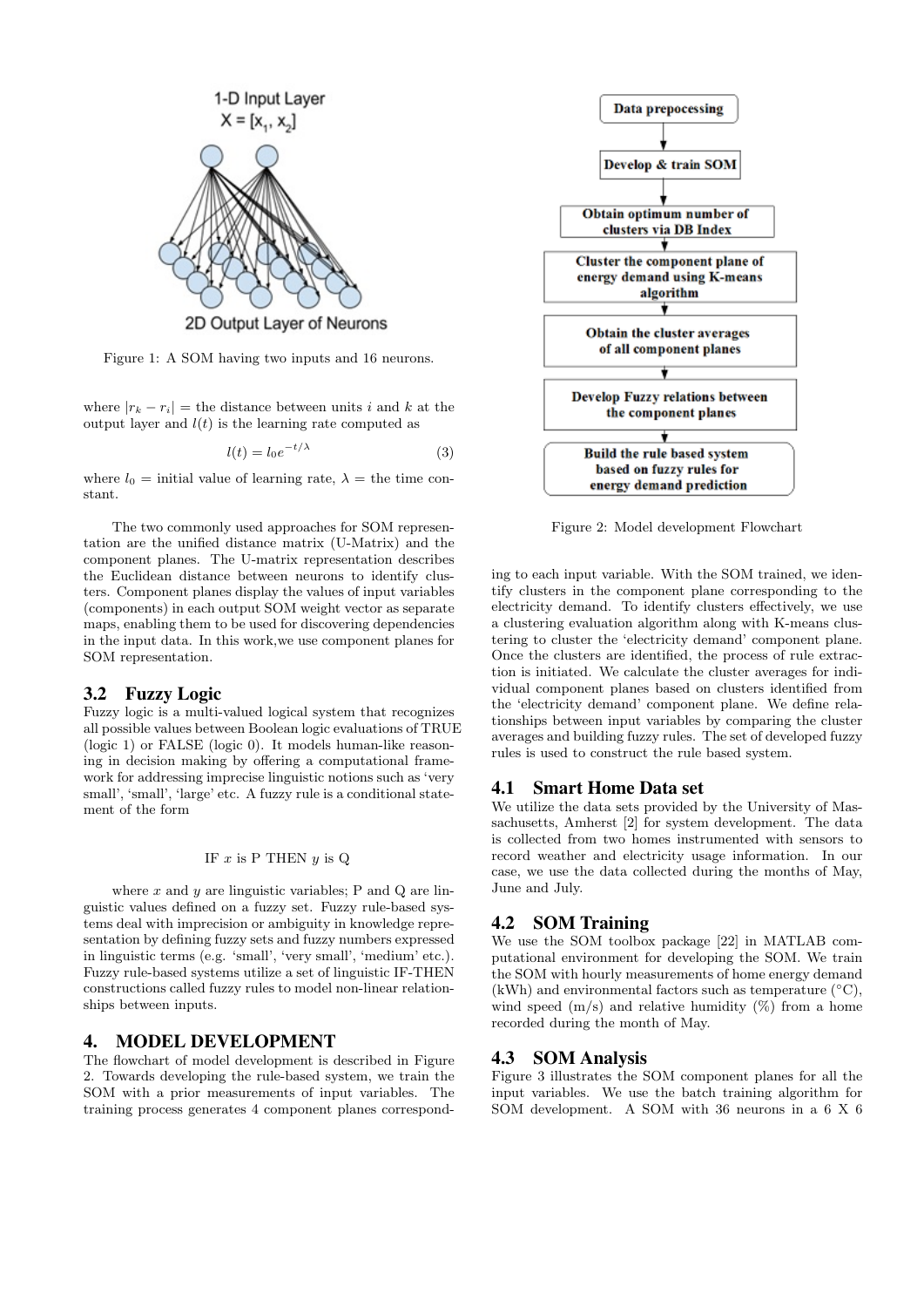hexagonal arrangement was constructed. In the SOM, 720 hourly measurements of data for one month were projected onto the 6 X 6 grid. In Figure 3, the lighter shades in the component plane (blue, cyan, yellow) correspond to inputs of lesser magnitude compared to darker shades (red, orange).



Figure 3: Component planes of input data.

It is observed that towards the lower left corner of the energy component plane, which corresponds to higher energy demand there is high temperature, high humidity and medium wind speed in the respective component planes near the same region. Similarly, towards the top left corner, where energy demands are lower, we observe low temperature, medium humidity and low wind speed in the respective component planes near the same region.



Figure 4: Clustered Energy component plane



Figure 5: Cluster averages of component planes

In this manner, using the SOM, we explore inherent relationships between energy demand and environmental factors. For the purpose of rule extraction, we cluster the component plane corresponding to energy demand using Kmeans clustering algorithm. The optimal 'K' value for clustering the energy component plane was calculated using the Davies-Bouldin (DB) clustering evaluation algorithm (optimal  $K=4$ ). The clustered energy component plane is given in Figure 4. For fuzzy rule development, we use individual cluster averages for representing each cluster. Cluster average is calculated as the arithmetic mean of SOM cluster values. Cluster averages of component planes are expressed as bar graphs in Figure 5.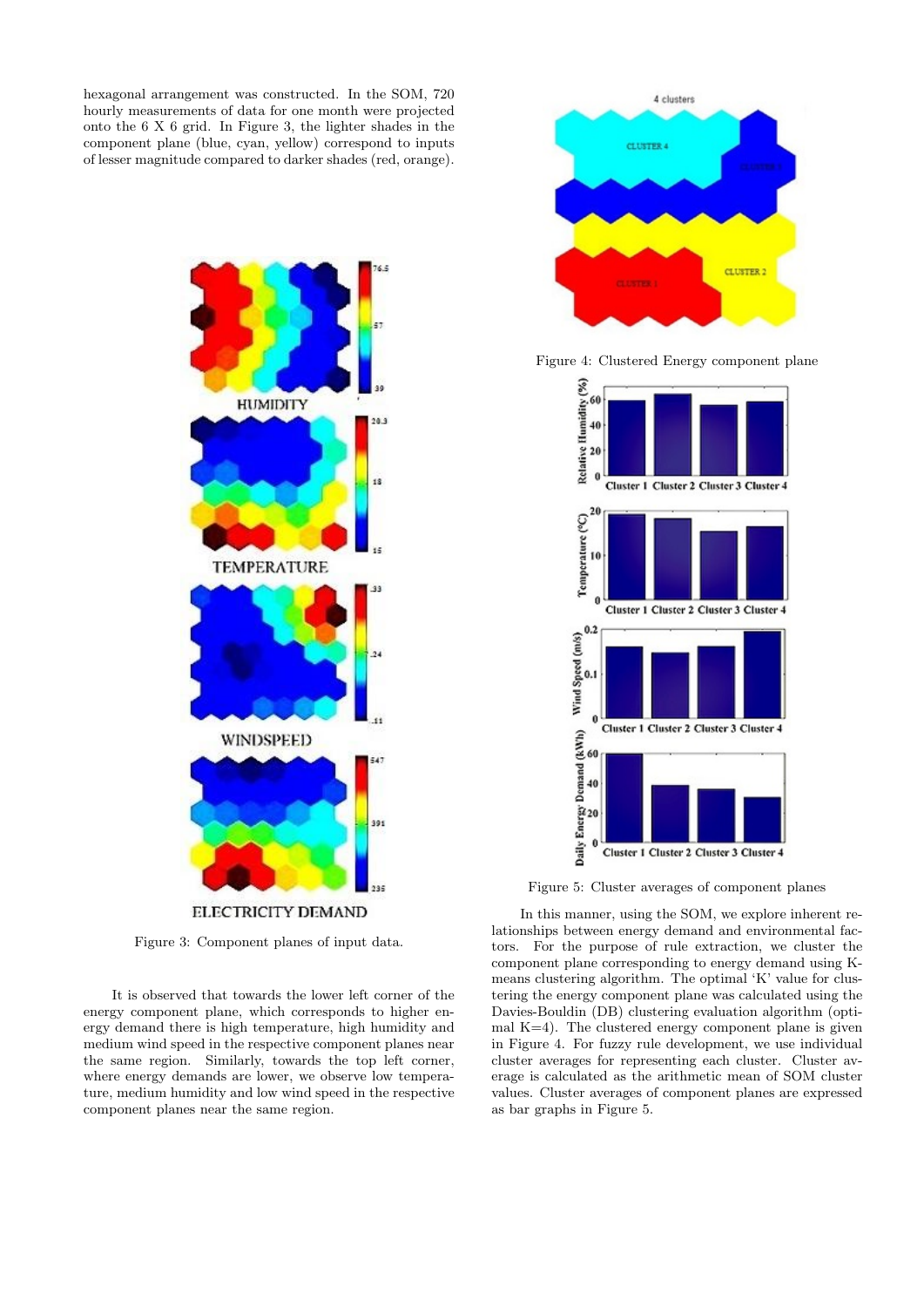# 4.4 Rule Based System Development

To model and predict the energy demand, we map the 4 clusters described in ''electricity demand' component plane (Figure 4) into the input component planes for temperature, humidity and wind speed (Figure 3). Cluster averages of the component planes are calculated and expressed in the four classes of linguistic terms 'Highest', 'High', 'Low', 'Lowest' depending on the decreasing order of their values (Table 1). We develop the rules to model and predict energy demand by building relationships between cluster averages (Table 1) through fuzzy IF-THEN rules. The fuzzy rules are developed with the help of membership functions of the input variables (Figure 6). We further use the extracted fuzzy rules to construct a rule-based system for the prediction of energy demand. The rule-based system is described in Table 2.



Figure 6: Membership functions of input variables

Table 1: Linguistic Variable Assignment

| No. | Relative<br>Humidity<br>$(\%)$ | Wind<br><b>Speed</b><br>(m/s) | Tempe-<br>rature<br>$({}^{\circ}C)$ | Daily<br>Energy<br>Demand<br>(kWh) |
|-----|--------------------------------|-------------------------------|-------------------------------------|------------------------------------|
| 1   | 59.23                          | .1610                         | 19.25                               | 59.975                             |
|     | (Highest)                      | (Low)                         | (Highest)                           | (Highest)                          |
| 2   | 54.27                          | .1475                         | 18.22                               | 38.466                             |
|     | (Lowest)                       | (Lowest)                      | (High)                              | (High)                             |
| 3   | 55.67                          | .1614                         | 15.40                               | 36.14                              |
|     | (Low)                          | (High)                        | (Lowest)                            | (Low)                              |
| 4   | 58.24                          | .1950                         | 16.43                               | 30.474                             |
|     | (High)                         | Highest)                      | (Low)                               | (Lowest)                           |

Table 2: Rule Based System

| <b>Rule Based System</b>                               |  |  |  |
|--------------------------------------------------------|--|--|--|
| Rule 1:IF Humidity is near 59.23 (Highest) AND Wind    |  |  |  |
| speed is near $.161$ (Low) AND Temperature is near     |  |  |  |
| 19.25 (Highest) THEN Energy demand is 59.975 (Highest) |  |  |  |
| Rule 2:IF Humidity is near 54.27 (Lowest) AND Wind     |  |  |  |
| speed is near .1475 (Lowest) AND Temperature is near   |  |  |  |
| 18.22(High) THEN Energy demand is 38.466(High)         |  |  |  |
| Rule 3:IF Humidity is near 55.67(Low) AND Wind         |  |  |  |
| speed is near .1614(High) AND Temperature is near      |  |  |  |
| 15.40(Lowest) THEN Energy demand is 36.14(Low)         |  |  |  |
| Rule 4:IF Humidity is near 58.24(High) AND Wind        |  |  |  |
| speed is near .1950(Highest) AND Temperature is near   |  |  |  |
| $16.43$ (Low) THEN Energy demand is $30.474$ (Lowest)  |  |  |  |

## 4.5 System Validation

For validating the developed system, we utilized a data set consisting of electricity demand and environmental variables of the home, recorded during the months of June and July. Based on the fuzzy rules developed from the SOM, the proposed system predicted the electricity demand classes with an accuracy of 78.68%. The results of validation are given in Table III. We further developed and evaluated the proposed system for a second home. For the second case, the trained SOM generated four clusters, which was used to develop the corresponding fuzzy rules. The fuzzy rules were similar except for the difference in numerical values for the linguistic variables. The rule based system for the second home estimated demand classes with an accuracy of 73.77%.

Table 3: System Validation

|                                                      | Home A  | Home B  |
|------------------------------------------------------|---------|---------|
| Days of data<br>used for<br><b>System Validation</b> | 61 Days | 61 Days |
| Days of correct<br>Predictions                       | 48 Days | 45 Days |
| Accuracy                                             | 78.68 % | 73.77 % |